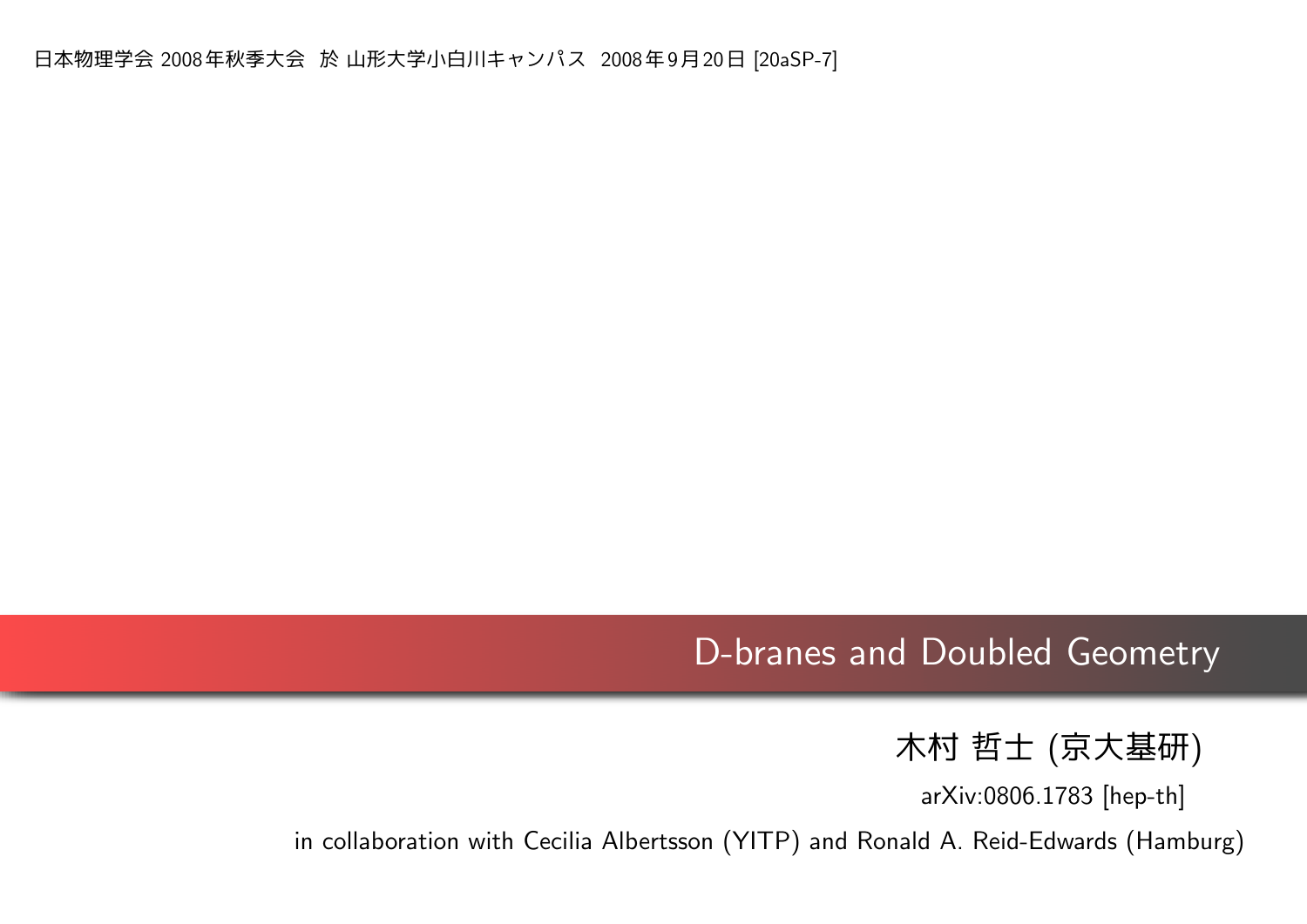Hull's doubled space formalism (as a sigma model)

- $\checkmark$  has a doubled target space:  $\mathcal{M}_d \to \mathcal{M}_{2d} \sim \mathcal{M}_d \times \mathcal{M}_d$ .
- $\sqrt{ }$  can contain non-trivial B-field.
- $\sqrt{ }$  has manifest T-duality symmetry in the language of  $O(d,d;\mathbb{Z})$ linear transformation.
- $\sqrt{ }$  traces non-geometric string backgrounds.

Our purpose is to establish the consistent introduction of D-branes on the doubled space.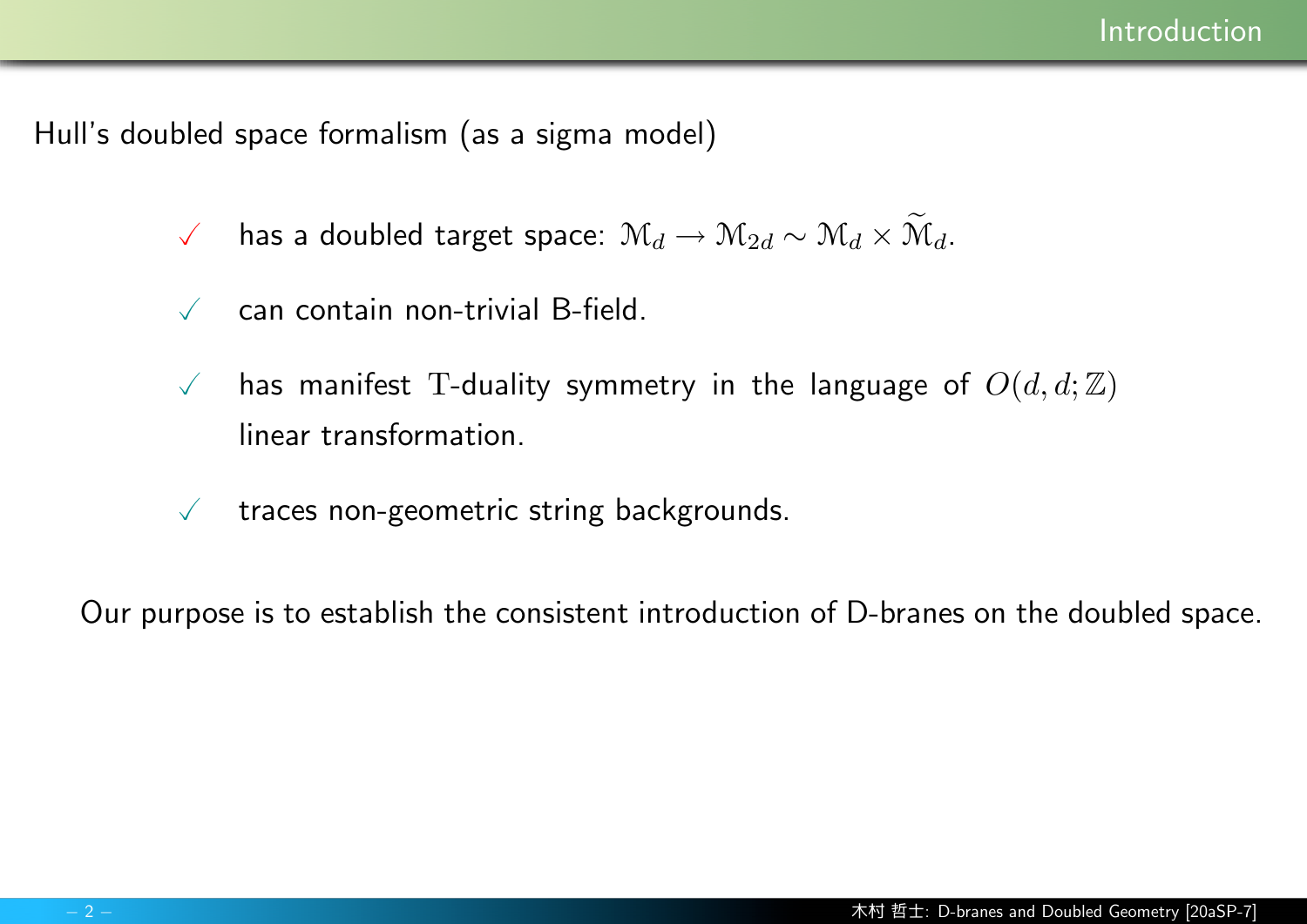$$
S \;=\; \frac{1}{4}\int_{\Sigma} \mathcal{M}_{MN}\,\mathcal{P}^M\wedge *\mathcal{P}^N + \frac{1}{12}\int_V t_{MNP}\,\mathcal{P}^M\wedge \mathcal{P}^N\wedge \mathcal{P}^P - \int_D \omega
$$

*•* Scalar fields of doubled coordinates and doubled vielbeins:

$$
\mathbb{Y}^{I} = \begin{pmatrix} Y^{i} \\ \tilde{Y}_{i} \end{pmatrix} ; \quad \mathcal{P} = \mathfrak{g}^{-1} d\mathfrak{g} = \mathcal{P}^{M}{}_{I} (r T_{M}) d\mathbb{Y}^{I} , \quad \mathsf{w}/\mathfrak{g} \in G \subset O(d,d)
$$

$$
d\mathcal{P}^{M} = -\frac{r}{2} t_{NP}{}^{M} \mathcal{P}^{N} \wedge \mathcal{P}^{P}
$$

*•* Self-duality constraint (to go back to conventional system):

$$
\mathcal{P}^M = L^{MN} \mathcal{M}_{NP} * \mathcal{P}^P \qquad \text{w/ } O(d,d) \text{ invariant metric } L
$$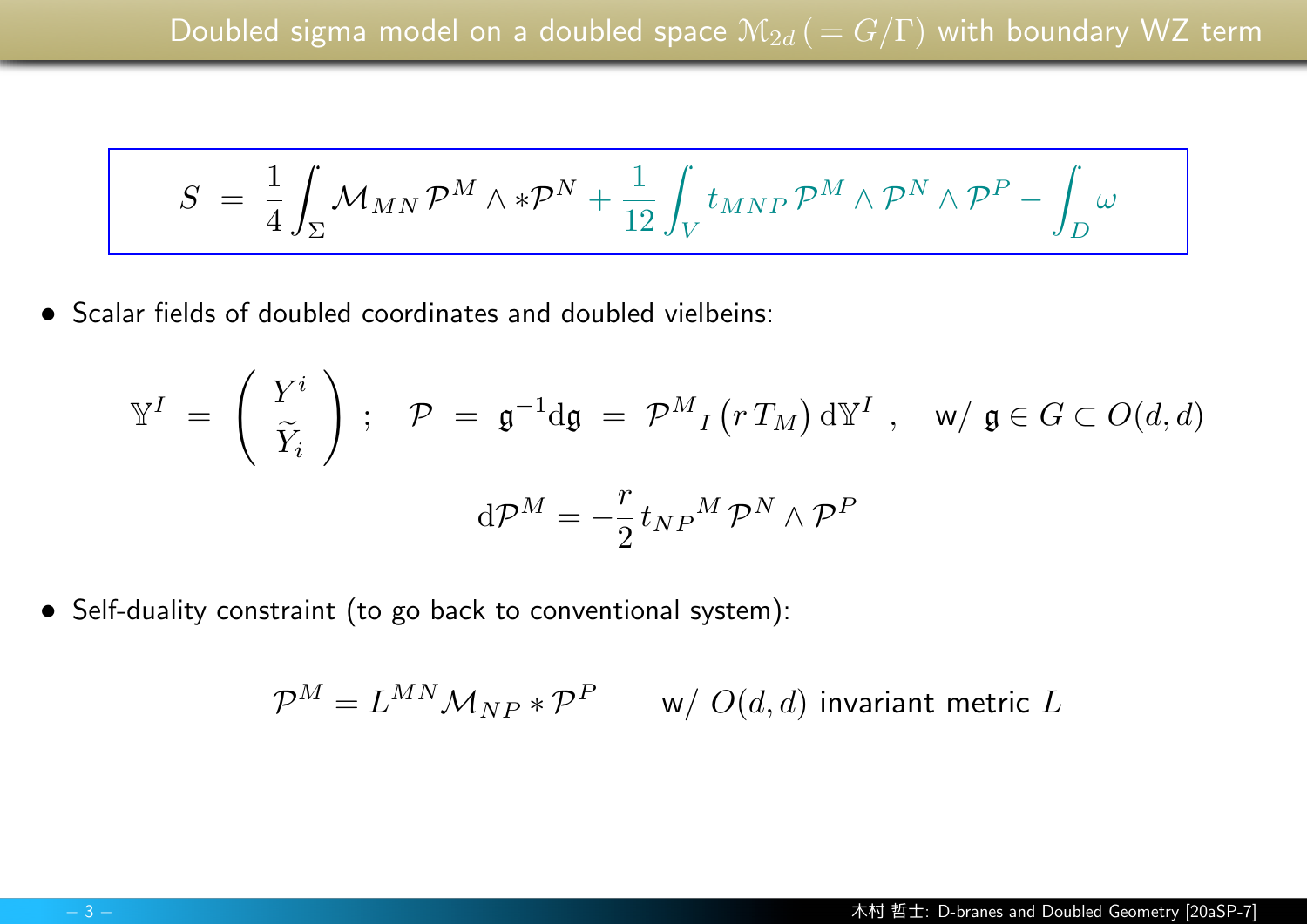Global symmetry of the sigma model:

$$
\rho \in O(d,d); \quad \left\{ \begin{array}{ccc} \mathbb{Y}^I & \to & \mathbb{Y}'^I = \rho^I{}_J \ \mathbb{Y}^J \\ \mathcal{P}^M{}_I(\mathbb{Y}) & \to & \mathcal{P}'^M{}_I(\mathbb{Y}') = \rho^P{}_Q \ \mathcal{P}^Q{}_J(\mathbb{Y}') \ \rho^J{}_I \end{array} \right.
$$

 $O(d, d; \mathbb{Z})$  sub-group: T-duality transformation (ex.  $d = 3$  case):

$$
\rho_i = \begin{pmatrix} 1_3 - T_i & T_i \\ T_i & 1_3 - T_i \end{pmatrix} \in O(3, 3; \mathbb{Z})
$$

$$
T_1 = \begin{pmatrix} 1 & 0 \\ 0 & 0 \end{pmatrix}, \quad T_2 = \begin{pmatrix} 0 & 0 \\ 1 & 0 \end{pmatrix}, \quad T_3 = \begin{pmatrix} 0 & 0 \\ 0 & 1 \end{pmatrix}
$$

This action exchanges physical coordinates  $Y^i$  with dual coordinates  $\widetilde{Y}_i$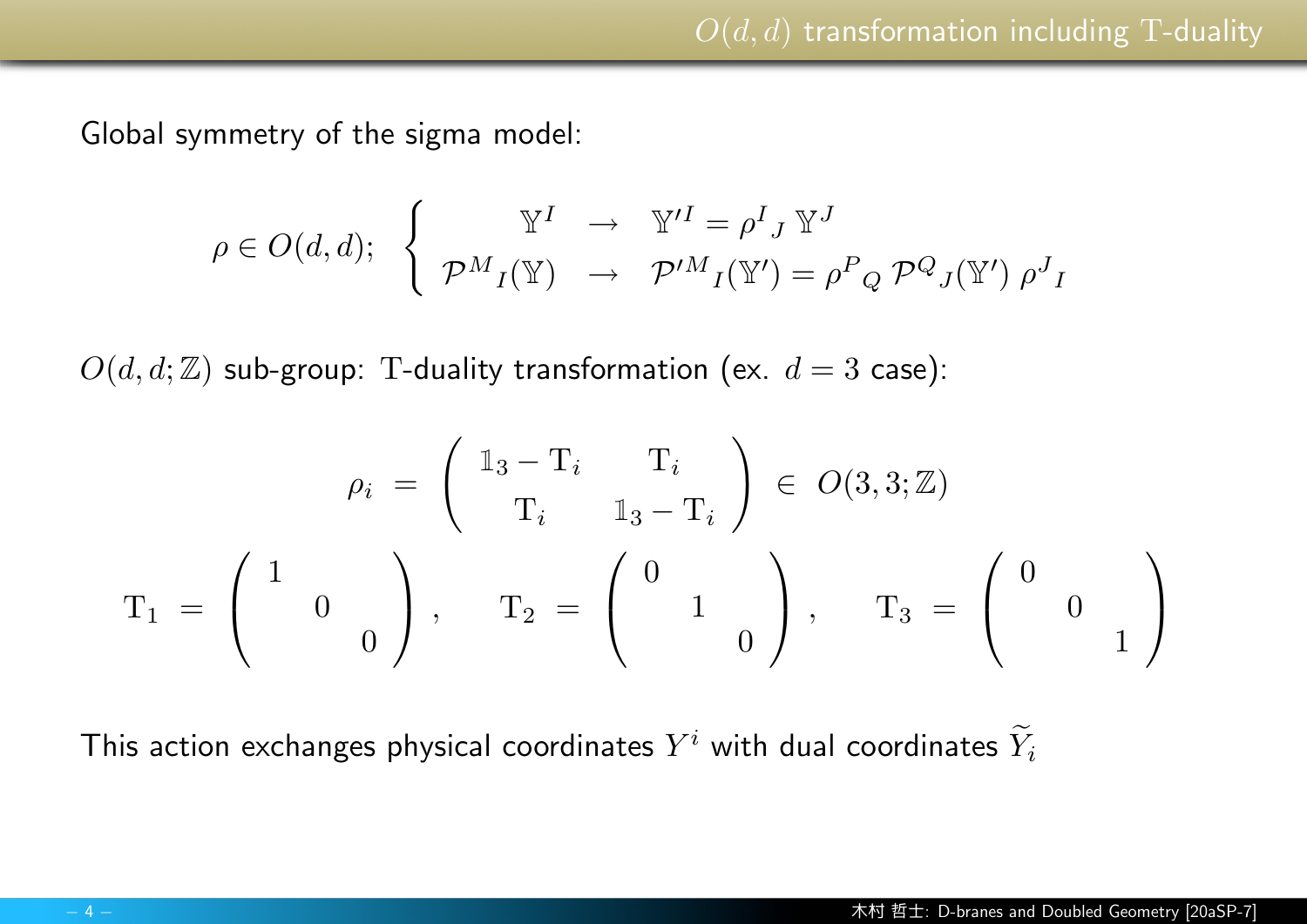*•* Bulk

$$
0 = d * \mathcal{M}_{MN} \mathcal{P}^N + \mathcal{M}_{NP} t_{MQ}{}^P \mathcal{P}^Q \wedge * \mathcal{P}^N - \frac{1}{2} t_{MNP} \mathcal{P}^N \wedge \mathcal{P}^P
$$

*•* Boundary

$$
0 = \tilde{\Xi}^{I}{}_{K}\delta \mathbb{Y}^{K} = \tilde{\Xi}^{N}{}_{M}\mathcal{P}^{M}{}_{I}\partial_{\tau}\mathbb{Y}^{I}
$$
Dirichlet  
\n
$$
0 = \Xi^{I}{}_{K}\left(-\frac{1}{2}\mathcal{P}_{I}{}^{M}\mathcal{M}_{MN}\mathcal{P}^{N}{}_{J}\partial_{\sigma}\mathbb{Y}^{J} + \omega_{IJ}\partial_{\tau}\mathbb{Y}^{J}\right)
$$
Neumann

Introduce the Neumann and the Dirichlet Projectors

$$
\widetilde{\Xi} + \Xi = 1, \quad \widetilde{\Xi}^{I}{}_{J} \Xi^{J}{}_{K} = 0, \quad \widetilde{\Xi}^{I}{}_{J} \widetilde{\Xi}^{J}{}_{K} = \Xi^{I}{}_{J} \Xi^{J}{}_{K} = \delta^{I}{}_{K}
$$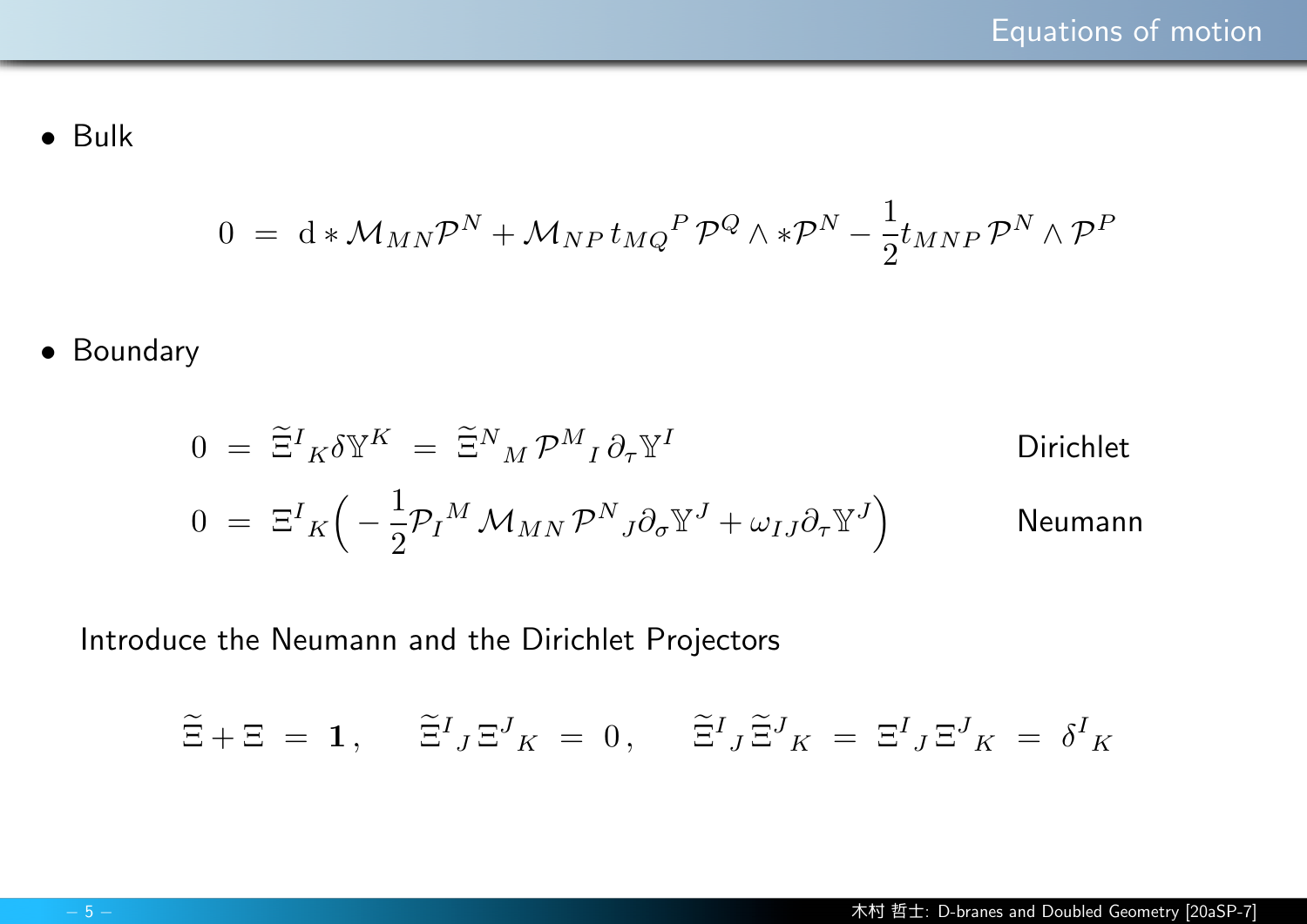| Null condition:                                                                                          | $\Xi_K{}^I L_{IJ} \Xi^J{}_L = 0 = \widetilde{\Xi}_K{}^I L_{IJ} \widetilde{\Xi}^J{}_L$         |
|----------------------------------------------------------------------------------------------------------|-----------------------------------------------------------------------------------------------|
| Structure constant:                                                                                      | $\Xi^{I'}_{\phantom{I} [I} \Xi^{J'}_{\phantom{J} J} \Xi^{K'}_{\phantom{K} K]} t_{I'J'K'} = 0$ |
| Orthogonality:                                                                                           | $\Xi_K{}^I \mathcal{M}_{IJ} \widetilde{\Xi}^J{}_{L} = 0$                                      |
| Integrability (D-brane is locally smooth): $\Xi^{I'}{}_I \Xi^{J'}{}_J \partial_{[I'} \Xi^{K'}{}_{J'}]=0$ |                                                                                               |

A generic solution of  $\widetilde{\Xi}$  is

$$
\widetilde{\Xi} = \left(\begin{array}{cc} a & b \\ c & \mathbf{1} - a^T \end{array}\right) \qquad \text{with} \quad \left\{\begin{array}{cc} b^T = -b \,, & c^T = -c \\ ab + (ab)^T = 0 \,, & ca + (ca)^T = 0 \,, \\ bc = a(1 - a) \end{array}\right.
$$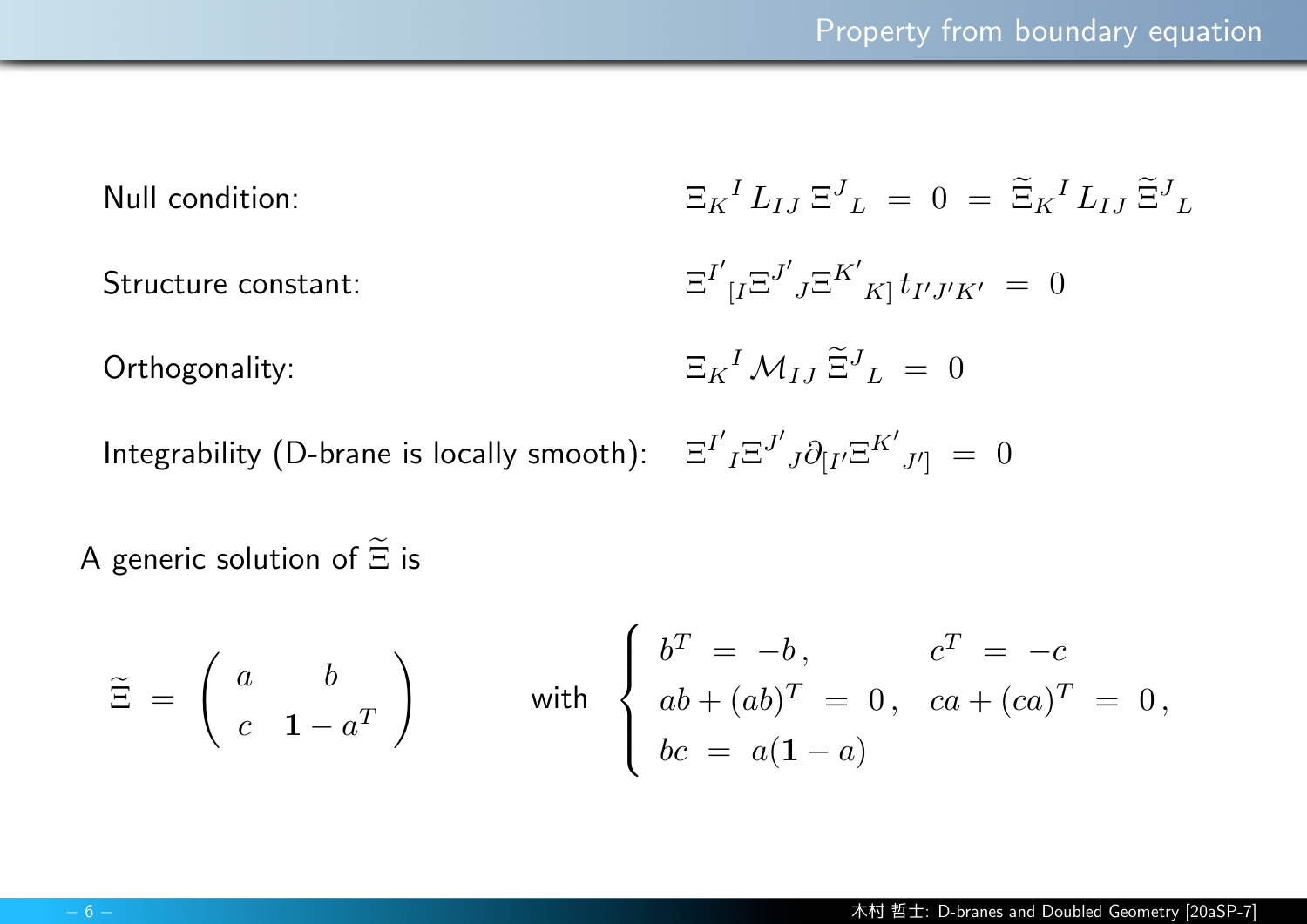Apply the Neumann/Dirichlet projectors to a sigma model on a flat 3-torus with *H*-flux:  $H = m dx \wedge dy \wedge dz$  $k = m/3$ Four consistent configurations of  $\tilde{\Xi}^I_{J}$ :  $\widetilde{\Xi}_1$   $a = 1, b = 0, c = B$  $\widetilde{\Xi}_2$  **b** = **0**,  $a_{11} = 1$ ,  $c_{23} = -kx$  $\Xi_3(a_{33})$  $a_{22} = 1 - a_{33}, a_{23}^2 = a_{33}(1 - a_{33})$  $c_{12} = kz(1 - a_{33}) - kya_{23}, c_{13} = kza_{23} - kya_{33}$  $\widetilde{\Xi}_4(a_{33})$  $a_{23} = a_{33}, a_{21} = -kyb_{23}, a_{13} = -kzb_{23}$  $c_{12} = kza_{33}, c_{13} = -kya_{33}, c_{23} = a_{33}(a_{33} - 1)/b_{23}$  $4a_{33}(a_{33}-1) \leq (kx)^2$  $b_{23} = \frac{kx(2a_{33}-1)\pm \sqrt{2}}{2}$ *√* (*kx*) <sup>2</sup>*−*4*a*33(*a*33*−*1)  $\frac{2(1+(kx)^2)-4a_33(a_3x-1)}{2(1+(kx)^2)} \neq 0$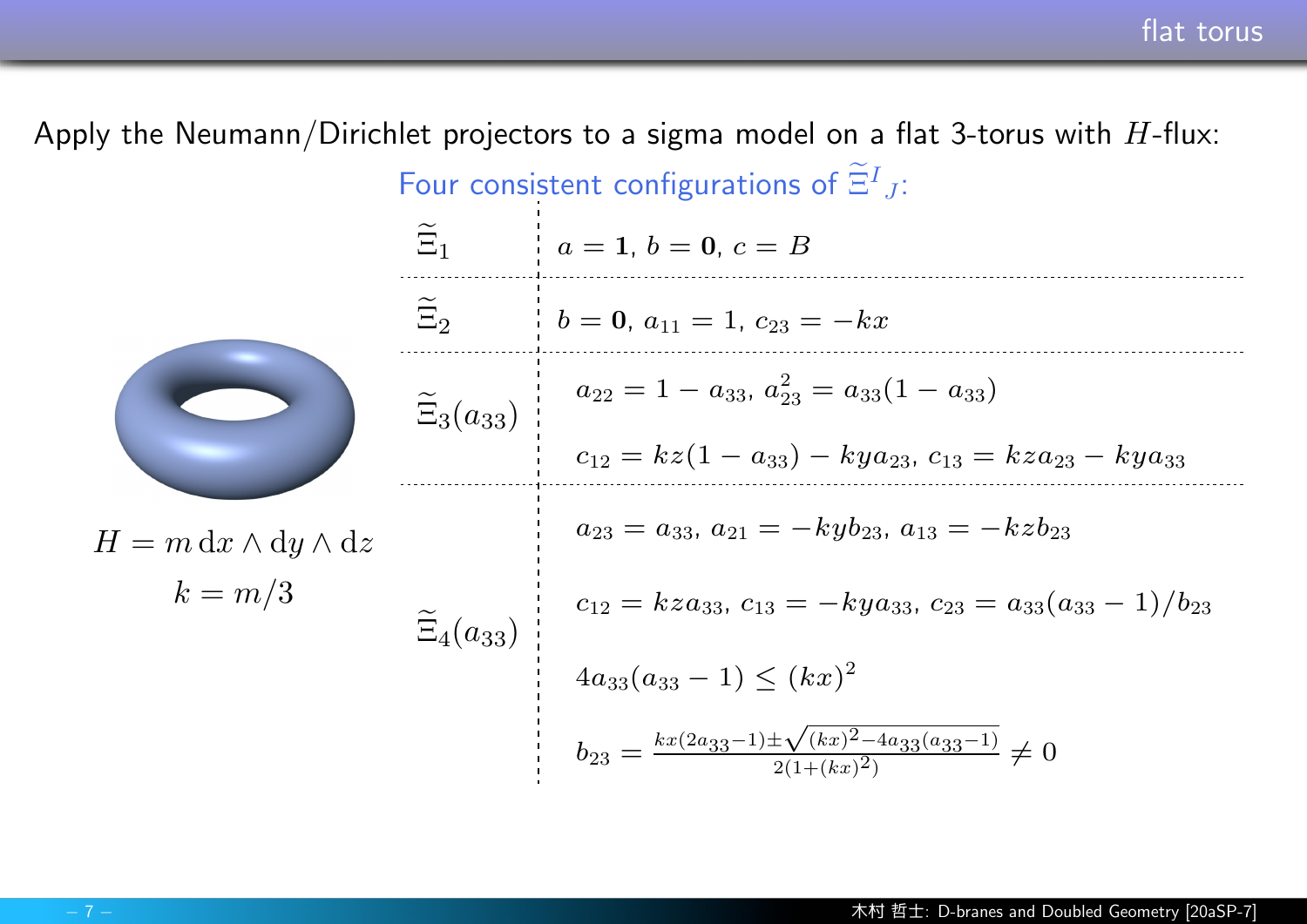Apply the Neumann/Dirichlet projectors to a sigma model on a flat 3-torus with *H*-flux:

|                                | Dirichlet projector                                 | type of brane                         | $\boldsymbol{x}$         | $\mathcal{Y}$          | $\boldsymbol{z}$ | $\mathcal{X}$            | $\mathcal{Y}$               | $\widetilde{z}$        |
|--------------------------------|-----------------------------------------------------|---------------------------------------|--------------------------|------------------------|------------------|--------------------------|-----------------------------|------------------------|
|                                | $\Xi_1$                                             | D <sub>0</sub>                        | $\overline{\phantom{a}}$ |                        | Ξ.               | $\odot$                  | $\overset{\bullet}{\smile}$ | $(\bullet)$            |
|                                | $\widetilde{\Xi}_2$ , $\widetilde{\Xi}_4(a_{33}=1)$ | D2                                    |                          |                        |                  | $\left( \bullet \right)$ |                             |                        |
|                                | $\tilde{\Xi}_3(a_{33}=0)$                           | D1                                    | -                        | $\sim$                 | $(\bullet)$      | $(\bm{\cdot})$           | $(\bm{\cdot})$              |                        |
| $H = m dx \wedge dy \wedge dz$ | $\widetilde{\Xi}_3(a_{33}=1)$                       | $\begin{array}{c} \hline \end{array}$ | $\blacksquare$           | $(\boldsymbol{\cdot})$ | $\equiv$         | $\odot$                  | $\equiv$                    | $(\boldsymbol{\cdot})$ |
|                                | $\widetilde{\Xi}_4(a_{33}=0)$                       | $\bigcap$                             | -                        | $(\,\bullet\,)$        | $(\bullet)$      | $\bigodot$               | $\equiv$                    |                        |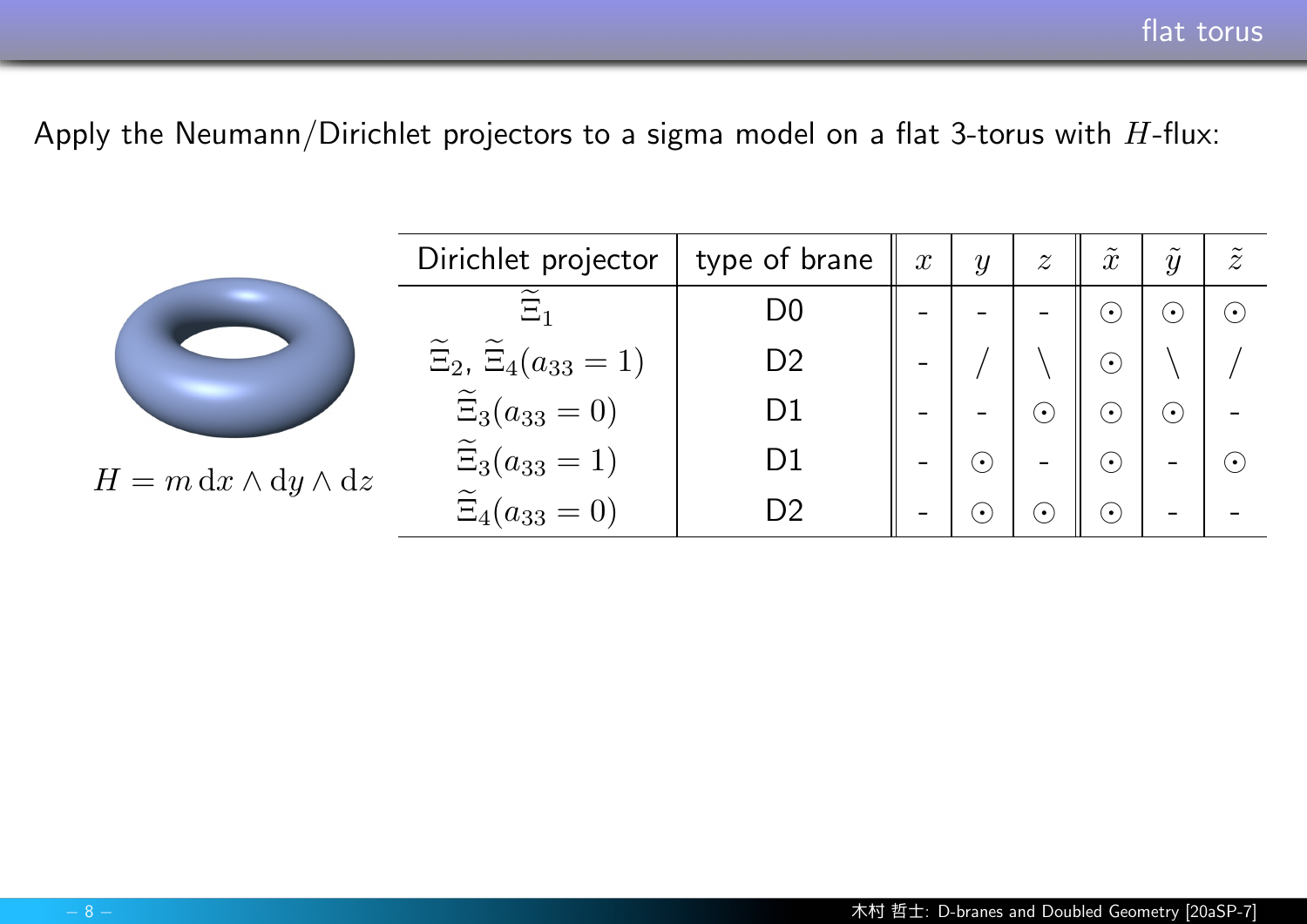T-duality transform along *z*-direction:

|             | Dirichlet projector                                 | type of brane  | $\boldsymbol{x}$ | y           | $\boldsymbol{z}$ | $\mathcal{X}$            | $\tilde{\phantom{a}}$<br>$\mathcal{Y}$ | $\widetilde{z}$ |
|-------------|-----------------------------------------------------|----------------|------------------|-------------|------------------|--------------------------|----------------------------------------|-----------------|
|             | $\Xi_1$                                             | D1             |                  |             | $(\bullet)$      | $(\,\bullet\,)$          | $(\,\bullet\,)$                        |                 |
|             | $\widetilde{\Xi}_2$ , $\widetilde{\Xi}_4(a_{33}=1)$ | D1             |                  |             |                  | $\left( \bullet \right)$ |                                        |                 |
|             | $\widetilde{\Xi}_3(a_{33}=0)$                       | D <sub>0</sub> |                  |             |                  | $(\bullet)$              | $(\boldsymbol{\cdot})$                 | $(\bullet)$     |
|             | $\widetilde{\Xi}_3(a_{33}=1)$                       | D <sub>2</sub> |                  | $\bullet$   | $(\bullet)$      | $(\bullet)$              | $\equiv$                               |                 |
| nilmanifold | $\widetilde{\Xi}_4(a_{33}=0)$                       |                |                  | $(\bullet)$ |                  | $(\bullet)$              | $\equiv$                               | $(\bullet)$     |
|             |                                                     |                |                  |             |                  |                          |                                        |                 |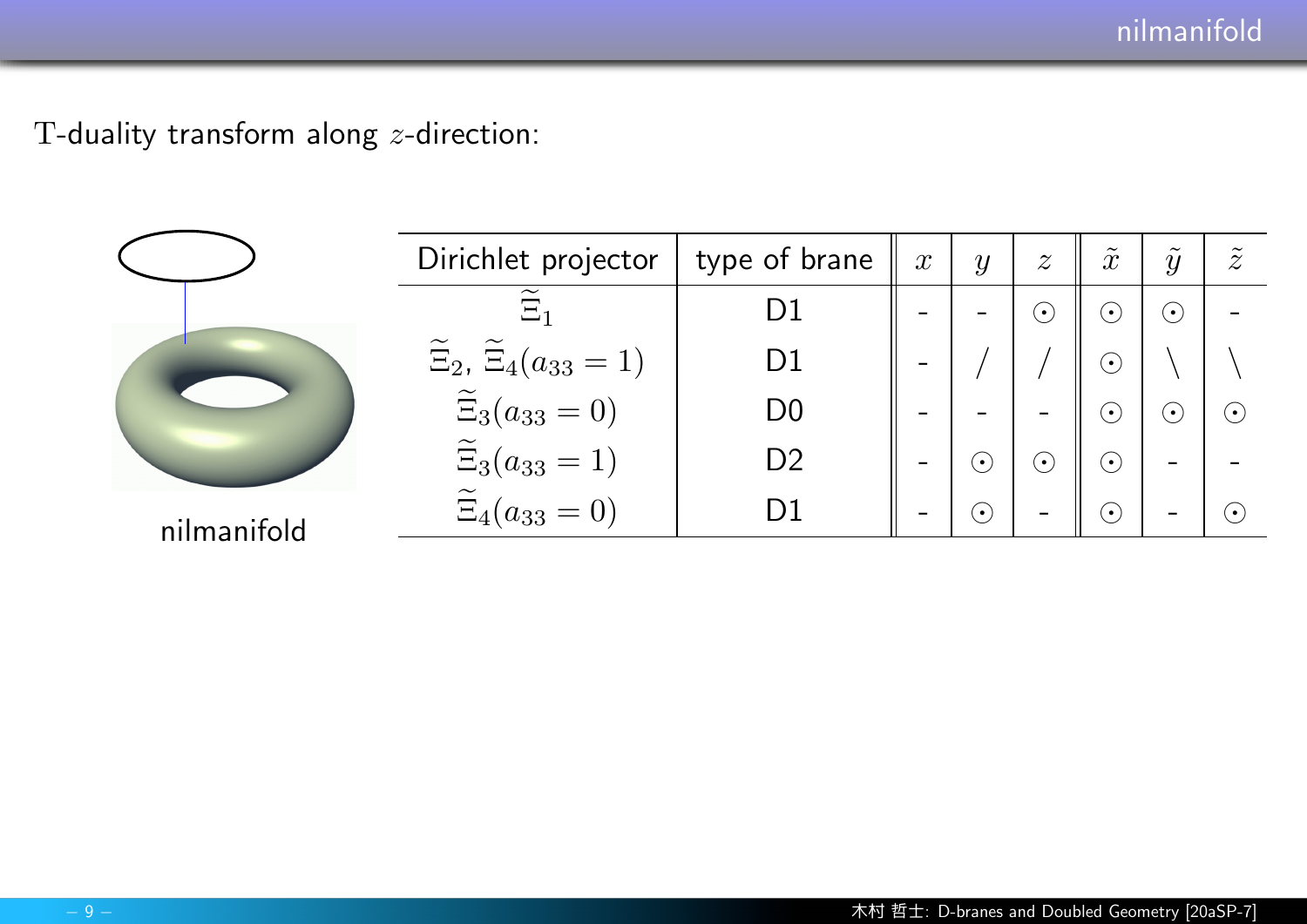T-duality transform along (*y, z*)-direction from the flat torus:

| $\rightarrow$ | Dirichlet projector                                 | type of brane  | $\boldsymbol{x}$             | $\mathcal{Y}$                | $\boldsymbol{z}$  | $\tilde{\phantom{a}}$<br>$\mathcal{X}$ | $\tilde{\phantom{a}}$<br>$\mathcal{Y}$ | $\tilde{\phantom{a}}$<br>$\overline{\mathcal{Z}}$ |
|---------------|-----------------------------------------------------|----------------|------------------------------|------------------------------|-------------------|----------------------------------------|----------------------------------------|---------------------------------------------------|
|               | $\Xi_1$                                             | D <sub>2</sub> | -                            | $\bigodot$                   | $\bigodot$        | $\overline{(\cdot)}$                   | $\equiv$                               |                                                   |
|               | $\widetilde{\Xi}_2$ , $\widetilde{\Xi}_4(a_{33}=1)$ | D2             | -                            |                              |                   | $\left[ \bullet \right]$               |                                        |                                                   |
|               | $\widetilde{\Xi}_3(a_{33}=0)$                       | D1             | $\qquad \qquad \blacksquare$ | $\bigodot$                   | $\blacksquare$    | $\left(\bullet\right)$                 | $\qquad \qquad \blacksquare$           | $(\bullet)$                                       |
|               | $\widetilde{\Xi}_3(a_{33}=1)$                       | D1             | $\qquad \qquad$              | -                            | $\bigodot$        | $\left(\bullet\right)$                 | $\left(\bullet\right)$                 |                                                   |
| T-fold        | $\widetilde{\Xi}_4(a_{33}=0)$                       | D0             | $\qquad \qquad \blacksquare$ | $\qquad \qquad \blacksquare$ | $\qquad \qquad =$ | $\left( \bullet \right)$               | $\left( \bullet \right)$               | $(\bullet)$                                       |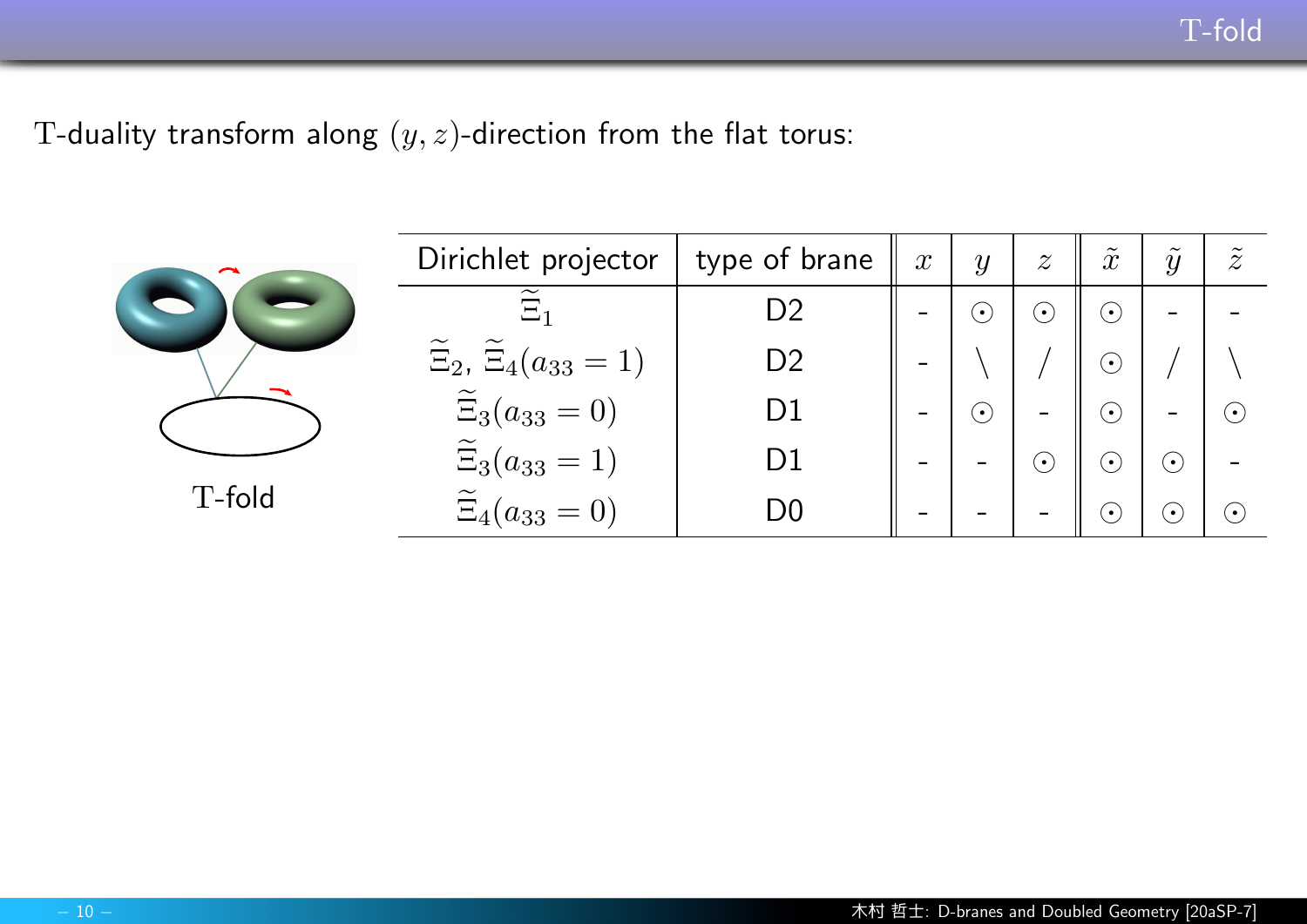T-duality transform along all (*x, y, z*)-direction from the flat torus:

|                      | Dirichlet projector                                 | type of brane | $\mathcal{X}$            | $\mathcal{Y}$          | $\boldsymbol{z}$ | $\mathcal{X}$   | $\tilde{\phantom{a}}$<br>$\overline{y}$ | $\overline{\mathcal{Z}}$ |
|----------------------|-----------------------------------------------------|---------------|--------------------------|------------------------|------------------|-----------------|-----------------------------------------|--------------------------|
|                      | $\widetilde{\phantom{m}}$<br>$\Xi_1$                | D3            | $\left( \bullet \right)$ | $\dot{\mathbf{\cdot}}$ | $\bf{(\cdot)}$   | $\qquad \qquad$ |                                         |                          |
|                      | $\widetilde{\Xi}_2$ , $\widetilde{\Xi}_4(a_{33}=1)$ | D3            | $\left( \bullet \right)$ |                        |                  |                 |                                         |                          |
|                      | $\widetilde{\Xi}_3(a_{33}=0)$                       | D2            | $(\bullet)$              | $\odot$                | $\blacksquare$   | $\equiv$        | $\equiv$                                | $\left( \bullet \right)$ |
| $R$ -flux background | $\widetilde{\Xi}_3(a_{33}=1)$                       | D2            | $(\boldsymbol{\cdot})$   | -                      | $\bf{(\cdot)}$   | $\equiv$        | $\bf \odot$                             | $\sim$                   |
|                      | $\widetilde{\Xi}_4$<br>$(a_{33}=0)$                 |               | $(\bullet)$              | $\blacksquare$         | $\equiv$         | $\equiv$        | $\left[ \bullet \right]$                | $(\bullet)$              |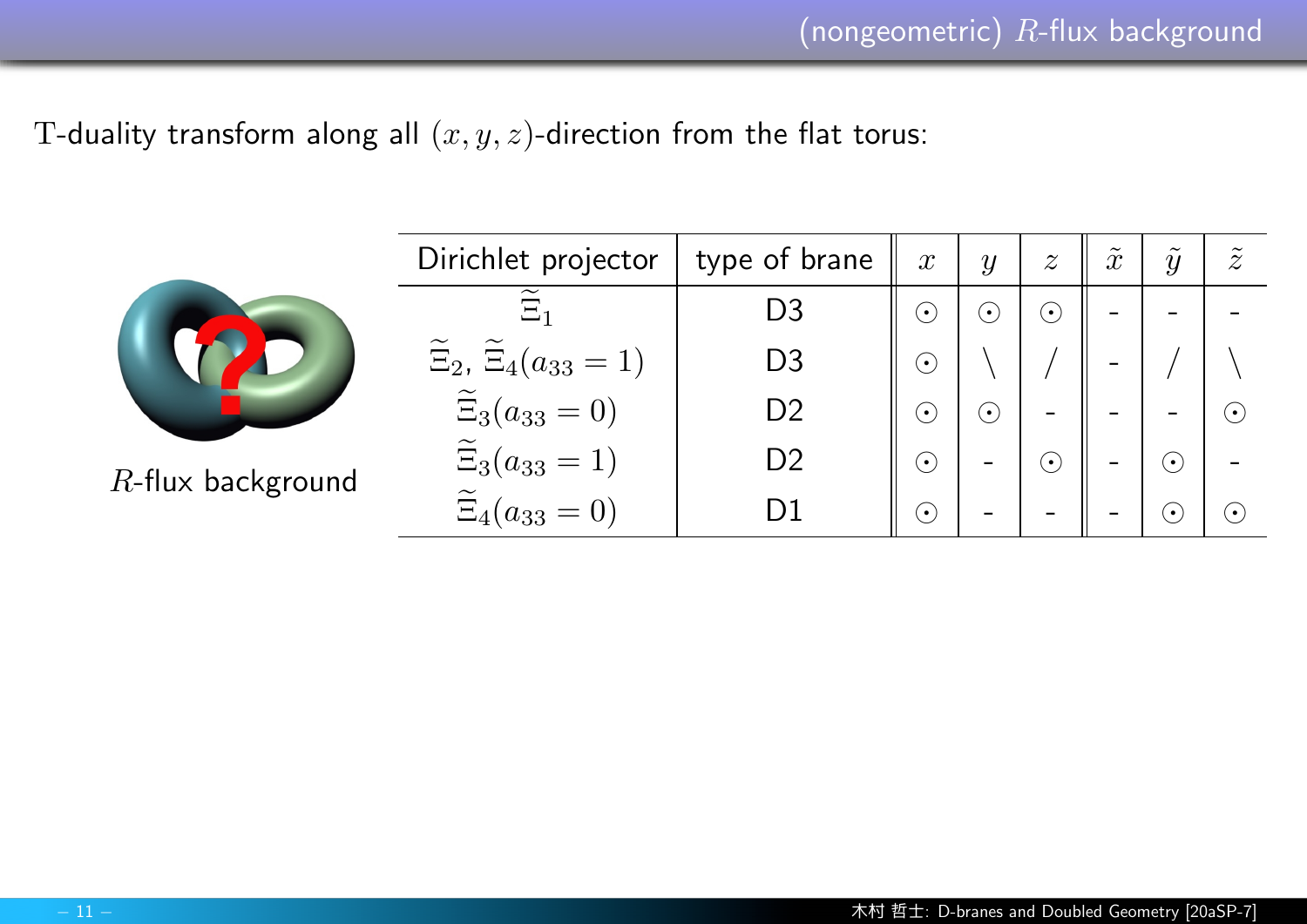

T-duality in the presence of B-field generates geometric/nongeometric backgrounds.

D-brane distributions and T-duality transformations.